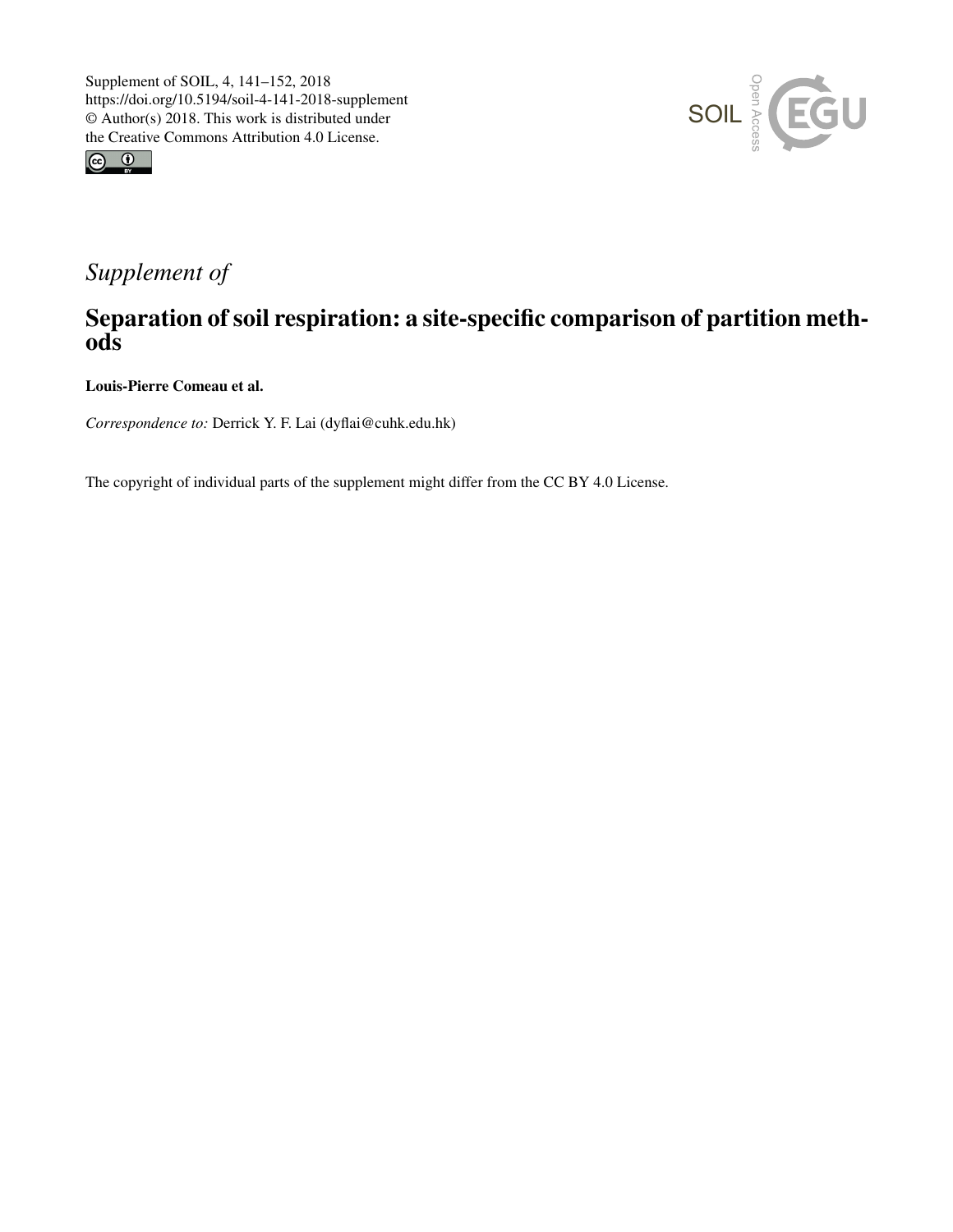Complementary research data of L.-P. Comeau et al.: Separation of soil respiration

| Date      | Air         | Rainfall       |  |
|-----------|-------------|----------------|--|
|           | temperature | (mm)           |  |
|           | (°C)        |                |  |
| 01-Feb    | 15.202      | 0              |  |
| $02$ -Feb | 13.642      | 0              |  |
| 03-Feb    | 13.865      | 0              |  |
| 04-Feb    | 15.089      | 0.4            |  |
| 05-Feb    | 16.312      | 1.6            |  |
| 06-Feb    | 15.678      | 0              |  |
| 07-Feb    | 13.877      | 0              |  |
| 08-Feb    | 14.807      | 0.4            |  |
| 09-Feb    | 9,4433      | $\overline{0}$ |  |
| 10-Feb    | 8.2522      | 0              |  |
| 11-Feb    | 9.4132      | 0              |  |
| 12-Feb    | 10.858      | 0              |  |
| $13$ -Feb | 12.174      | 0              |  |
| 14-Feb    | 14.106      | 0              |  |
| 15-Feb    | 14.086      | 0              |  |
| $16$ -Feb | 15.418      | 0              |  |
| 17-Feb    | 17.630      | 0              |  |
| 18-Feb    | 17.586      | 0              |  |
| 19-Feb    | 14.767      | 0.2            |  |
| 20-Feb    | 17.750      | 0              |  |
| 21-Feb    | 15.947      | 1.8            |  |
| 22-Feb    | 16.833      | 13.8           |  |
| 23-Feb    | 14.834      | 0              |  |
| 24-Feb    | 7.641       | 0.2            |  |
| $25$ -Feb | 7.359       | $\overline{2}$ |  |
| 26-Feb    | 10.010      | 3.2            |  |
| 27-Feb    | 13.326      | 0              |  |
| 28-Feb    | 13.566      | 0              |  |
| 01-Mar    | 15.536      | 0              |  |
| 02-Mar    | 15.440      | 0              |  |
| 03-Mar    | 13.660      | 0              |  |
| 04-Mar    | 16.340      | 0              |  |
| 05-Mar    | 18.264      | 0              |  |
| 06-Mar    | 17.868      | 0              |  |

Raw data from Figure 2a. Soil and air temperature and daily rainfall over the study period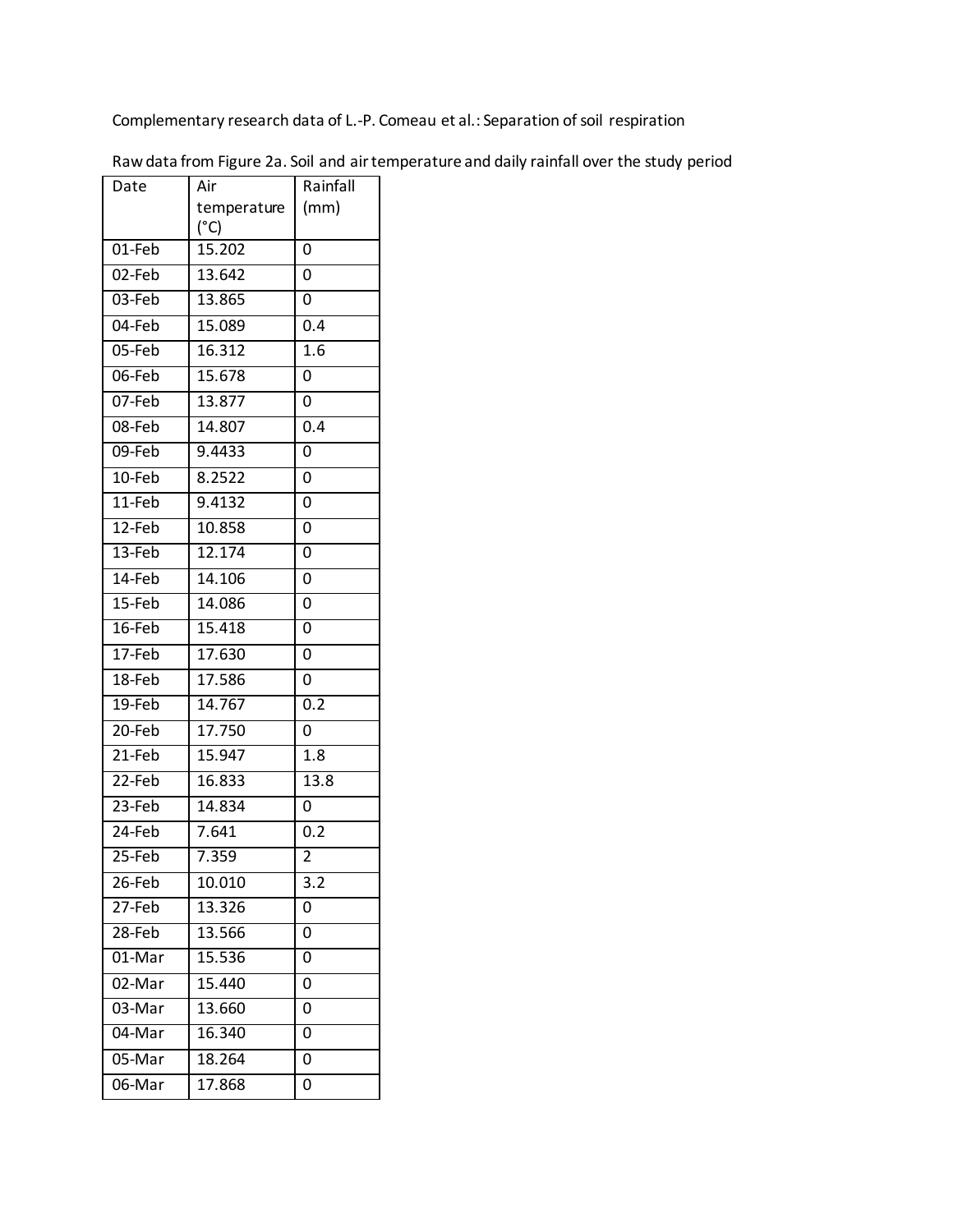| 07-Mar   | 14.564 | 0   |
|----------|--------|-----|
| 08-Mar   | 12.531 | 7.6 |
| 09-Mar   | 13.174 | 0.4 |
| $10-Mar$ | 15.808 | 0   |
| 11-Mar   | 15.194 | 0.2 |
| 12-Mar   | 16.610 | 0   |
| 13-Mar   | 19.758 | 0   |
| 14-Mar   | 16.818 | 4   |
| 15-Mar   | 13.407 | 0.4 |
| 16-Mar   | 14.797 | O   |
| 17-Mar   | 15.519 | 0.2 |

Raw data from Figure 2b. Total soil  $CO<sub>2</sub>$  efflux, heterotrophic  $CO<sub>2</sub>$  efflux from hand-sorted root exclusion bags and from intact block root exclusion bags.

| Measurement | Treatment                       | Average CO <sub>2</sub> flux | Sample         | Standard Errors of CO <sub>2</sub>              |
|-------------|---------------------------------|------------------------------|----------------|-------------------------------------------------|
| date        |                                 | $(Mg C ha^{-1}y^{-1})$       | size (n)       | flux (Mg C ha <sup>-1</sup> $y$ <sup>-1</sup> ) |
| 03-Feb      | Hand-sorted                     | 6.006                        | $\overline{7}$ | 0.765122                                        |
| 11-Feb      | hand-sorted                     | 3.651                        | $\overline{7}$ | 0.598268                                        |
| 18-Feb      | hand-sorted                     | 7.604                        | 7              | 1.246508                                        |
| 25-Feb      | hand-sorted                     | 4.021                        | 7              | 0.618082                                        |
| 03-Mar      | hand-sorted                     | 4.061                        | $\overline{7}$ | 1.06322                                         |
| 10-Mar      | hand-sorted                     | 3.515                        | $\overline{7}$ | 0.32851                                         |
| 15-Mar      | hand-sorted                     | 3.242                        | $\overline{7}$ | 0.70683                                         |
| 31-Mar      | hand-sorted                     | 2.320                        | $\overline{7}$ | 0.73853                                         |
| 07-Apr      | hand-sorted                     | 5.118                        | $\overline{7}$ | 0.65287                                         |
| 19-Apr      | hand-sorted                     | 8.309                        | $\overline{7}$ | 1.13608                                         |
| 03-Feb      | Intact block                    | 2.559                        | $\overline{7}$ | 0.6830                                          |
| $11-Feb$    | intact block                    | 1.757                        | $\overline{7}$ | 0.55457                                         |
| 18-Feb      | intact block                    | 3.719                        | $\overline{7}$ | 0.73140                                         |
| 25-Feb      | intact block                    | 1.979                        | $\overline{7}$ | 0.71800                                         |
| 03-Mar      | intact block                    | 2.798                        | 7              | 0.98731                                         |
| 10-Mar      | intact block                    | 2.354                        | $\overline{7}$ | 1.14021                                         |
| 15-Mar      | intact block                    | 2.218                        | $\overline{7}$ | 0.98868                                         |
| 31-Mar      | intact block                    | 2.798                        | $\overline{7}$ | 0.5410                                          |
| 07-Apr      | intact block                    | 4.334                        | $\overline{7}$ | 0.90804                                         |
| 19-Apr      | intact block                    | 5.733                        | $\overline{7}$ | 1.54111                                         |
| 03-Feb      | Total soil CO <sub>2</sub> flux | 7.439                        | $\overline{7}$ | 0.65820                                         |
| $11-Feb$    | Total soil CO <sub>2</sub> flux | 4.095                        | 7              | 0.43979                                         |
| 18-Feb      | Total soil CO <sub>2</sub> flux | 8.019                        | $\overline{7}$ | 0.59859                                         |
| 25-Feb      | Total soil CO <sub>2</sub> flux | 4.311                        | 7              | 0.51309                                         |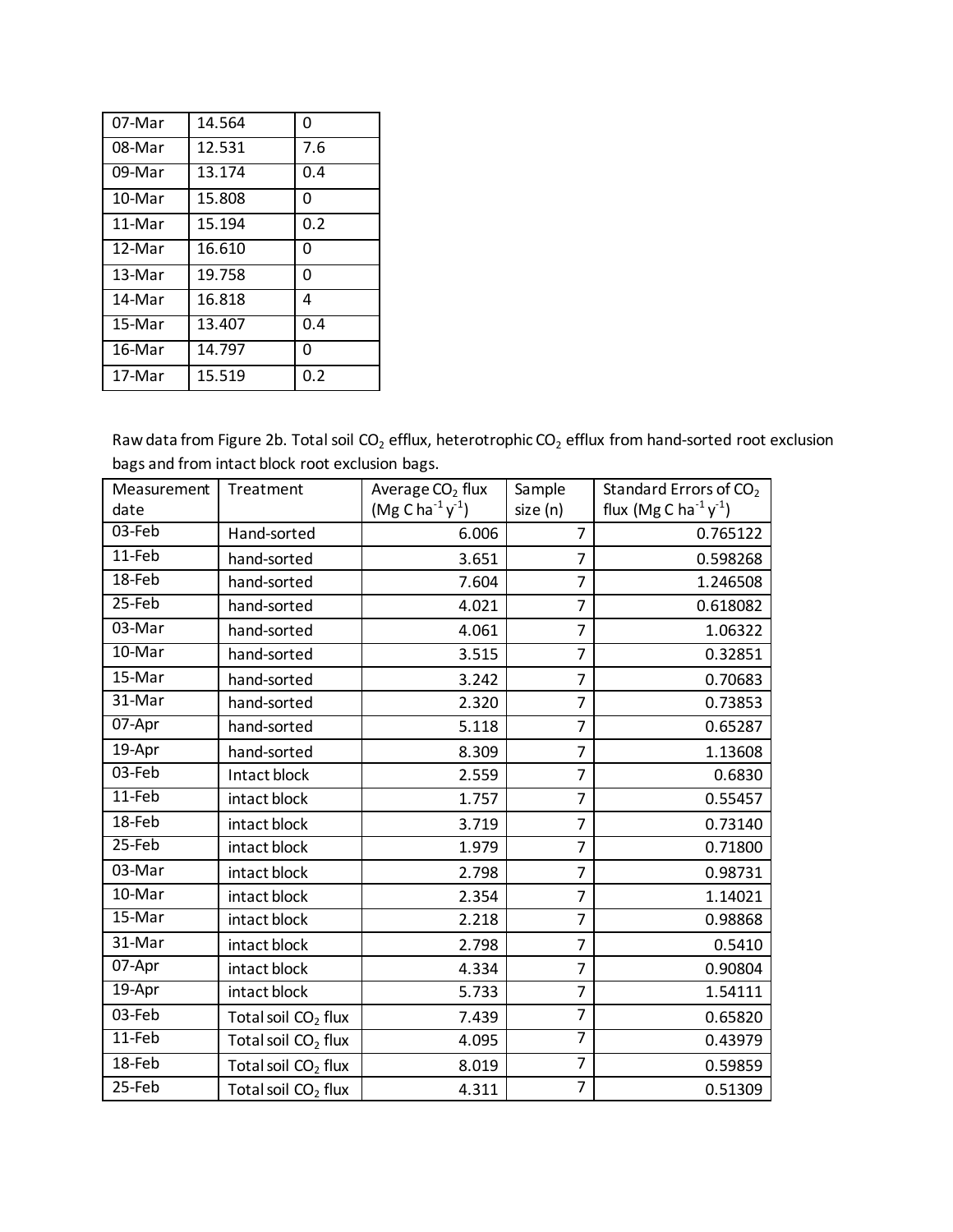| 03-Mar | Total soil $CO2$ flux           | 4.504 | 0.89371 |
|--------|---------------------------------|-------|---------|
| 10-Mar | Total soil $CO2$ flux           | 5.844 | 0.78782 |
| 15-Mar | Total soil CO <sub>2</sub> flux | 4.470 | 0.65258 |
| 31-Mar | Total soil $CO2$ flux           | 5.37  | 1.48750 |
| 07-Apr | Total soil CO <sub>2</sub> flux | 8.514 | 1.0961  |
| 19-Apr | Total soil CO <sub>2</sub> flux | 8.838 | 0.9710  |

Raw data from Figure 3. Regression between root biomass and  $CO<sub>2</sub>$  efflux.

| Average              | Amount                |  |  |
|----------------------|-----------------------|--|--|
| $CO2$ flux           | of small              |  |  |
| (Mg Cha <sup>-</sup> | roots (mg             |  |  |
| $(1 \, \gamma^1)$    | per cm <sup>3</sup> ) |  |  |
| 12.7                 | 2.83                  |  |  |
| 11.4                 | 3.07                  |  |  |
| 11.1                 | 3.76                  |  |  |
| 10.3                 | 4.83                  |  |  |
| 10.4                 | $\overline{2}.75$     |  |  |
| $\overline{3.6}$     | 1.89                  |  |  |
| 6.2                  | 2.53                  |  |  |
| 17.9                 | 4.44                  |  |  |
| 17.3                 | 3.96                  |  |  |
| 17.3                 | 3.61                  |  |  |
| 5.5                  | 2.91                  |  |  |
| 15.0                 | 2.47                  |  |  |
| $\overline{3.4}$     | 0.48                  |  |  |
| 8.5                  | 1.59                  |  |  |
| 16.6                 | 1.52                  |  |  |
| 10.2                 | 1.95                  |  |  |
| 16.7                 | $\overline{1.54}$     |  |  |
| 6.1                  | 2.04                  |  |  |
| 8.8                  | 1.34                  |  |  |
| 16.2                 | 3.42                  |  |  |
| 8.4                  | 2.26                  |  |  |
| $10.\overline{3}$    | $\overline{2.14}$     |  |  |

Raw data from Figure 4. Lab incubation regression between temperature, moisture and  $CO<sub>2</sub>$  efflux

| Volumetric | temperature   | Average                 | Sample   | <b>Standard Error</b> |
|------------|---------------|-------------------------|----------|-----------------------|
| moisture   | $(^{\circ}C)$ | $CO2$ flux              | size (n) | $CO2$ flux (g $CO2$   |
| content    |               | (g CO <sub>2</sub> $m2$ |          | $m^2 h^{-1}$          |
| (%)        |               | $h^{-1}$                |          |                       |
| 15         | 14            | 0.0068                  | 4        | 0.00140               |
| 25         | 14            | 0.0156                  | 4        | 0.00247               |
| 35         | 14            | 0.0210                  |          | 0.00500               |